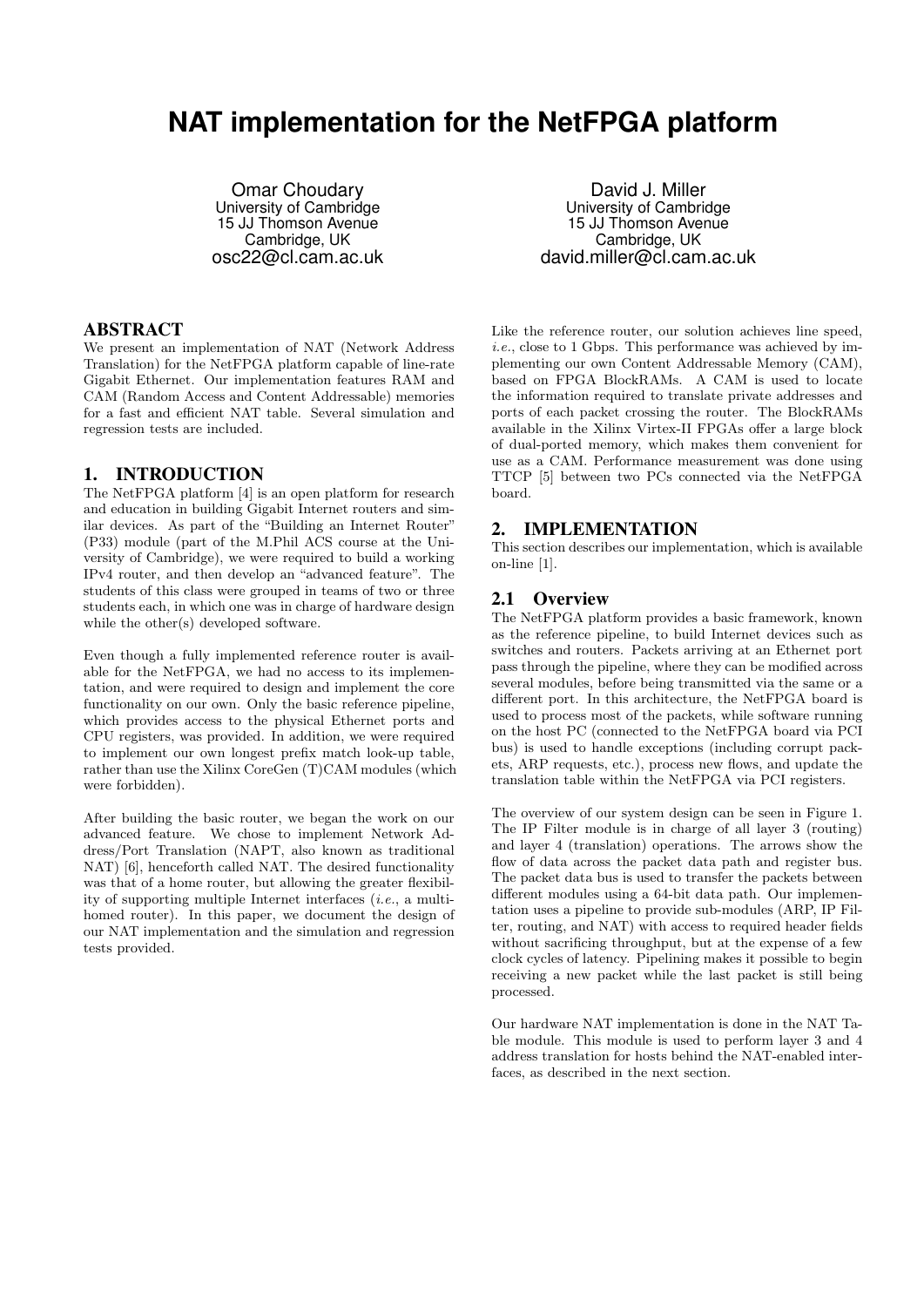

Figure 1: NAT design overview

## 2.2 NAT design

The NetFPGA hardware has four Ethernet ports. For our NAT implementation, we allow each port to be in one of three states: INBOUND, OUTBOUND or DISABLED.

The INBOUND state is used strictly for NAT. That is, a packet arriving on a INBOUND interface will only be checked against the NAT table. When a match is found, the packet will be forwarded according to the result of the NAT match. When no match is made, the packet will be sent to the host software. This consideration is taken because we need a way to know when a new entry is needed in the NAT table. Thus, new entries in the NAT table are created ONLY when a packet arrives on a INBOUND interface, for which a match is not found in the NAT table. If we were to enable routing on an INBOUND interface, we would have no way of knowing when a new NAT entry is needed.

Interfaces in the OUTBOUND state are used for both NAT and routing. When a packet arrives on an OUTBOUND interface, it is first checked (in the IP Filter Table module) to see whether the destination address matches one of the addresses of the router. If the packet is addressed to our router, then we attempt to match against the NAT table. If the packet is not for the router  $(i.e.,$  is to be routed), then it is checked against the route table as usual.

Interfaces in the DISABLED state are used only for routing. That is, a packet arriving on such interfaces will never be checked against the NAT table. An example of a possible configuration is shown in Figure 2. In this example, a packet is sent from a host on the private LAN (RFC1918 network) to a public destination. The NAT implementation replaces the source IP address and port with the IP address of the OUTBOUND interface, and the source port with a locally allocated port.

#### 2.3 NAT table

The core of our solution is the NAT table. This table is implemented using a combination of RAMs and CAMs. The RAM is implemented using simple SelectRAM, while our CAMs are implemented in BlockRAMs. Our CAM implementation is based on Xilinx Application Note 260 [7].



Figure 2: NAT process using the NetFPGA framework

The CAM is used to locate existing flows in the NAT table. If an entry is found, the RAM provides the information required to translate the private network address, before the packet is forwarded. To check against both INBOUND and OUTBOUND interfaces, we use two different tables. The information stored in both CAM and RAM is shown in Table 1.

The RAM and CAM are bundled together into a module named RAM\_CAM\_128\_96. The RAM (INIT\_RAM32x128) has 32 entries of 128 bits each, implemented using four 32x32 SelectRAMs. The CAM (CAM\_96) has 32 entries of 96 bits each, implemented in 11 BlockRAMs. Each BlockRAM in the Xilinx Virtex-II family — used by the NetFPGA — has a capacity of 16 kilobits, providing for a CAM with a 9 bit search input and 32 entries.

RAM\_CAM\_128\_96 completes a search in one clock cycle, and returns the search result (signal match\_ok), along with the associated data (if any) in one more cycle. The diagram of this module is shown in Figure 3.



Figure 3: Diagram of the RAM\_CAM\_128\_96 module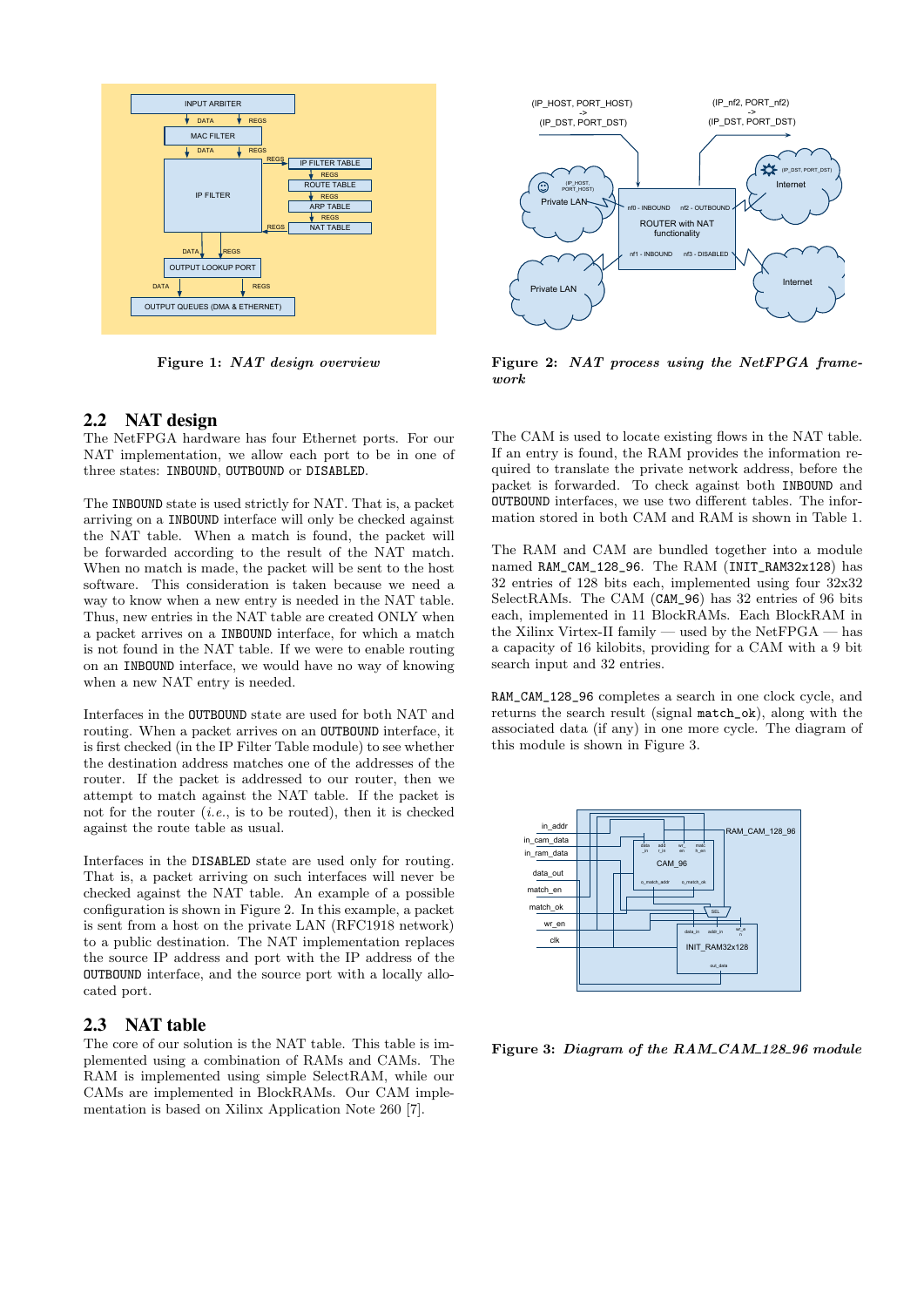| Incoming Interface | $CAM \text{ data } (96 \text{ bits})$ | RAM data $(128 \text{ bits})$                  |  |  |
|--------------------|---------------------------------------|------------------------------------------------|--|--|
| <b>INBOUND</b>     | IP_HOST, IP_DST                       | IP_NAT_OUT, PORT_NAT_OUT                       |  |  |
|                    |                                       | PORT_HOST, PORT_DST   IF_NAT_OUT, MAC_NEXT_HOP |  |  |
| <b>OUTBOUND</b>    | IP_DST, IP_NAT_OUT                    | IP_HOST, PORT_HOST                             |  |  |
|                    | PORT_DST, PORT_NAT_OUT                | IF_NAT_IN. MAC_HOST                            |  |  |

Table 1: Contents of RAM and CAM for NAT Table

Module NAT Table is implemented using two RAM\_CAM\_128\_96 modules. The first instance is used to match packets arriving on an INBOUND interface, when the second instance is used for packets arriving on an OUTBOUND interface.

## 2.4 Layer 4 processing

Strictly speaking, a router requires only layer 3 address information in order to make routing decisions. It has no need to decode any layer 4 protocol present, and therefore need not check any layer 4 checksum such as found in TCP and UDP.

In the case of a translating router, layer 4 port information is both used to make decisions, and rewritten before the packet is forwarded. It should therefore check layer 4 checksums before translation in order to prevent damaged packets from being mis-translated, mis-routed, or filling up the translation table with non-existent flows.

Given the time constraints of the course, we elected not to check layer 4 checksums. In the event of a damaged packet, any recipient of the packet will drop it, and the applicable layer 4 error detection mechanism will cause the packet to be retransmitted. Our NAT router is prone to overflow of its translation table by damaged packets (a potential form of denial-of-service attack), but this vulnerability could be rectified by implementing a checksum check before the translation module. Note that because the PCI bus has less bandwidth than the network links, this check must be done in hardware, lest a flood of damaged packets overload the PCI bus.

Since translation involves rewriting layer 3 and layer 4 headers, it is necessary to update the TCP/UDP checksum before forwarding. We can do this without recomputing the checksum over the entire packet by applying the formula:

## $H' = \sim (\sim H \oplus \sim sum_{old} \oplus sum_{new})$

where H is the old checksum,  $H'$  is new checksum,  $sum_{old}$ and  $sum_{new}$  are the ones'-complement sum computed over SRC\_IP, DST\_IP, SRC\_PORT and DST\_PORT of the old and new values respectively (the only fields that change their value). ∼ indicates a bit-wise complement operation, and ⊕ indicates a ones'-complement sum operation.

In order to free memory in the NAT table for new connections, the host software deletes NAT table entries at regular intervals. However, when two hosts A and B communicate using TCP, they use the same TCP port for every packet they send. If the software deletes the entry for such TCP communication, then the next packet of A towards B will

have a different port and B will reject it. For this reason entries in the NAT table that refer to active TCP connections should not be removed unless they are no longer active. We provide a hit-counter for each NAT table entry, implemented in a SelectRAM of 32 entries of 32-bits each, which is incremented every time an entry is matched. The host software can use this to detect and delete inactive flows.

## 2.5 Module interface

The NAT table is implemented in the module nat\_top, which instantiates the two RAM\_CAM\_128\_96 modules. We designed nat top such that it can be used with any NetFPGA design. It accepts, as input, the IP source, IP destination, source port, destination port, input and output interfaces. It provides, as output, a signal that indicates whether a match was made, and the required data for translation (IP, port, interface and MAC).

## 2.6 Software communication

While the hardware performs translation and forwarding of known flows, it depends on host software to set up new flows in the translation table, and to remove flows once they expire. Configuration of the translation table is performed by means of NetFPGA PCI registers. The registers used by our NAT implementation, and their description, are presented in Table 2.

## 3. EVALUATION

In order to assess the correct functionality of our NAT implementation, we followed the regression test driven approach suggested by Covington et al. [3]. We created several such simulation and regression tests. Since our NAT module is part of the standard router data path (see Figure 1), it was also tested against the simulation and regression test suites provided with the reference router. All these tests passed successfully.

# 3.1 Verification by simulation

For simulation, we designed the tests test\_nat\_tcp and test\_nat\_udp, each of which send three packets between an INBOUND and an OUTBOUND interface, in order to test address translation in both TCP and UDP. The first packet is sent from OUTBOUND to INBOUND to check that the packet is routed instead of translated, since there is not yet a matching entry in the NAT table. Second packet is sent from INBOUND to OUTBOUND and should be translated appropriately. The third packet is again sent from OUTBOUND to INBOUND to verify that it is properly translated. The tests populate all the tables with the necessary data.

# 3.2 Verification by regression

We developed two regression tests named test\_nat\_setup and test\_nat\_udp. The former automatically populates the